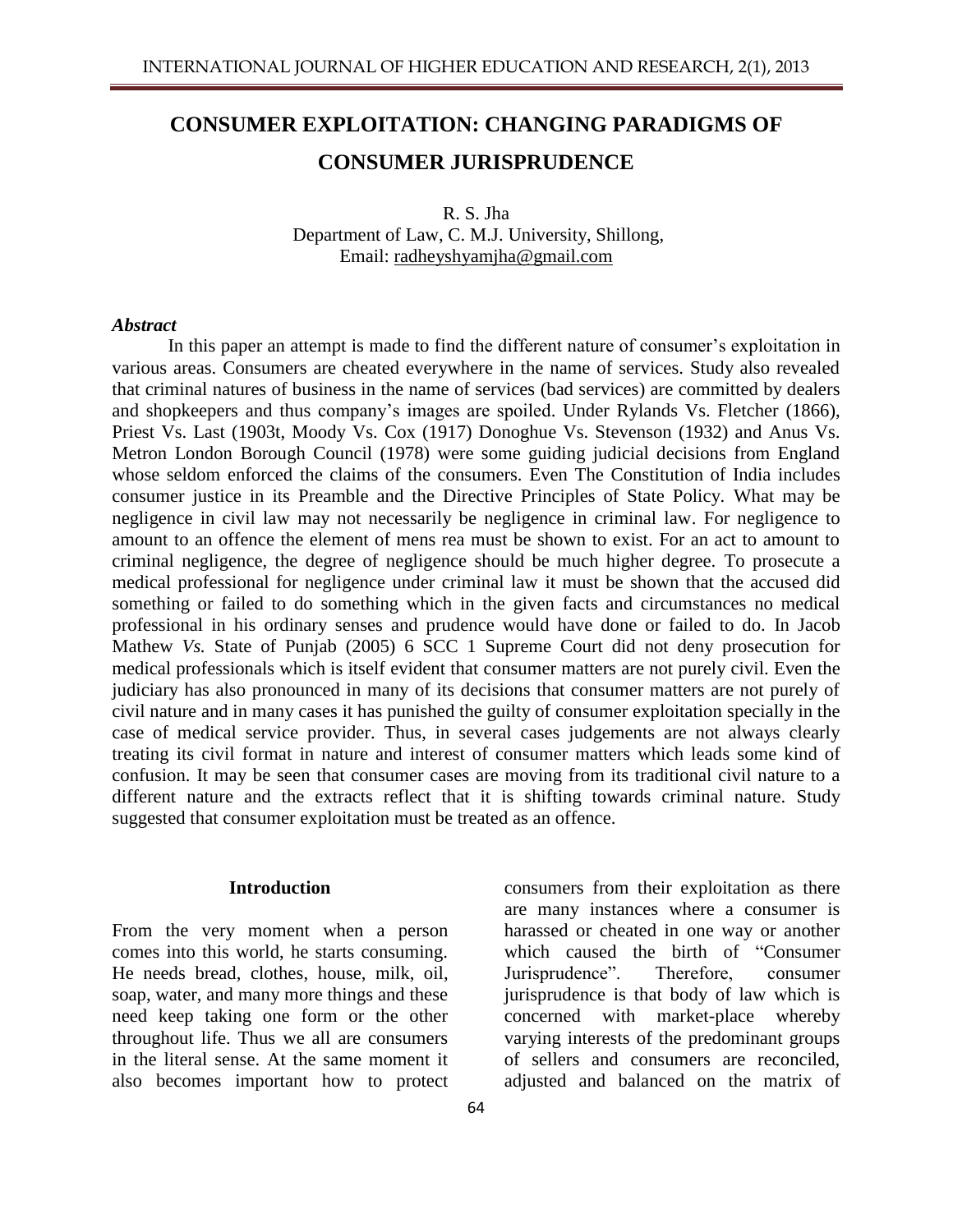business morality and well-being of the consumers by protecting them against abuses, impurities and misrepresentation of consumer goods. Here in this paper a study of such legal principles, precepts and judicial decisions which regulate, control and protect the interests of the consumers in the effective realization and administration of consumer justice is discussed.

Consumer jurisprudence is not merely a modern development as its traces can be found in ancient India, China, Rome, Greece, Egypt etc. In India during Harappan civilization, it seems that there existed a strong authoritarian Central Government, which regulated the economic life of the people. The graduated system of weights and measures, the granary at Harappa and Mohenjo-Daro and even the uniform size of bricks through all the phases of this culture scattered over hundreds of kilometers, corroborate this. But it is difficult to say what policies were taken by the Government in favour of consumers.

Vedic economy was completely rural economy. The ordinary transactions were carried on by means of barter. But people had a strong sense of duty and morality. Consumers were safe in the sense that they had no fear of being cheated. Prayers are offered to the Gods to hurl destructions upon thieves, robbers and those guilty of telling lies; sorcery, witchcraft etc. are denounced as criminals. The Ayurveda and its texts like Charka Samhita contain manifold references, evidences and documentation of unfair and unjust trade practices, abuse of health and purity related rules etc. It was during the Mauryans rule the first definite step in favour of consumers was taken by the Government. That the Mauryans had a strong grip over the economic life of the times is evident from Arthasastra as well as from accounts of classical authors. Kautilya's Arthasastra contain manifold

references, evidences and documentation of the entire gamut of unfair and unjust trade practices, provisions regarding abuse of health and purity, control and prevention of injurious drugs and alcoholic beverages etc. which can be said to be the consumer code of the ancient Indians.

During Medieval time, the first positive evidence of the cheapness of the commodities of the daily consumption comes from Alauddin Khilji's time. Merchants were heavily punished if even the slightest irregularity was detected. Public whipping, kicking them out of the markets, making up deficiency in weighment by cutting an equal quantity of flesh, were some of usual punishments which is evident itself that consumer exploitation was strictly prohibited. These all prove that consumer jurisprudence was already present in India since long.

In the colonial rule the Indian Penal Code 1860 did enact a handful measures on consumer protection but Indian tolrence quality of its mass kept it dormant at all. Even after independence till 1986 the consumerism remained somehow sleeping due to lack of consumer awareness, absence of legislative and administrative will, a weak consumer movement, lengthy, expensive and time consuming legal process and above all a typical thinking that God will send the guilty in Hell.

Rylands Vs. Fletcher (1866), Priest Vs. Last (1903t, Moody Vs. Cox (1917) Donoghue Vs. Stevenson (1932) and Anus Vs. Metron London Borough Council (1978) were some guiding judicial decisions from England whose seldom enforced the claims of the consumers. The Constitution of India too indirectly and in remote fashion appears to include consumer justice in its Preamble and the Directive Principles of State Policy. Government understood the needs to protect consumers from unscrupulous suppliers, and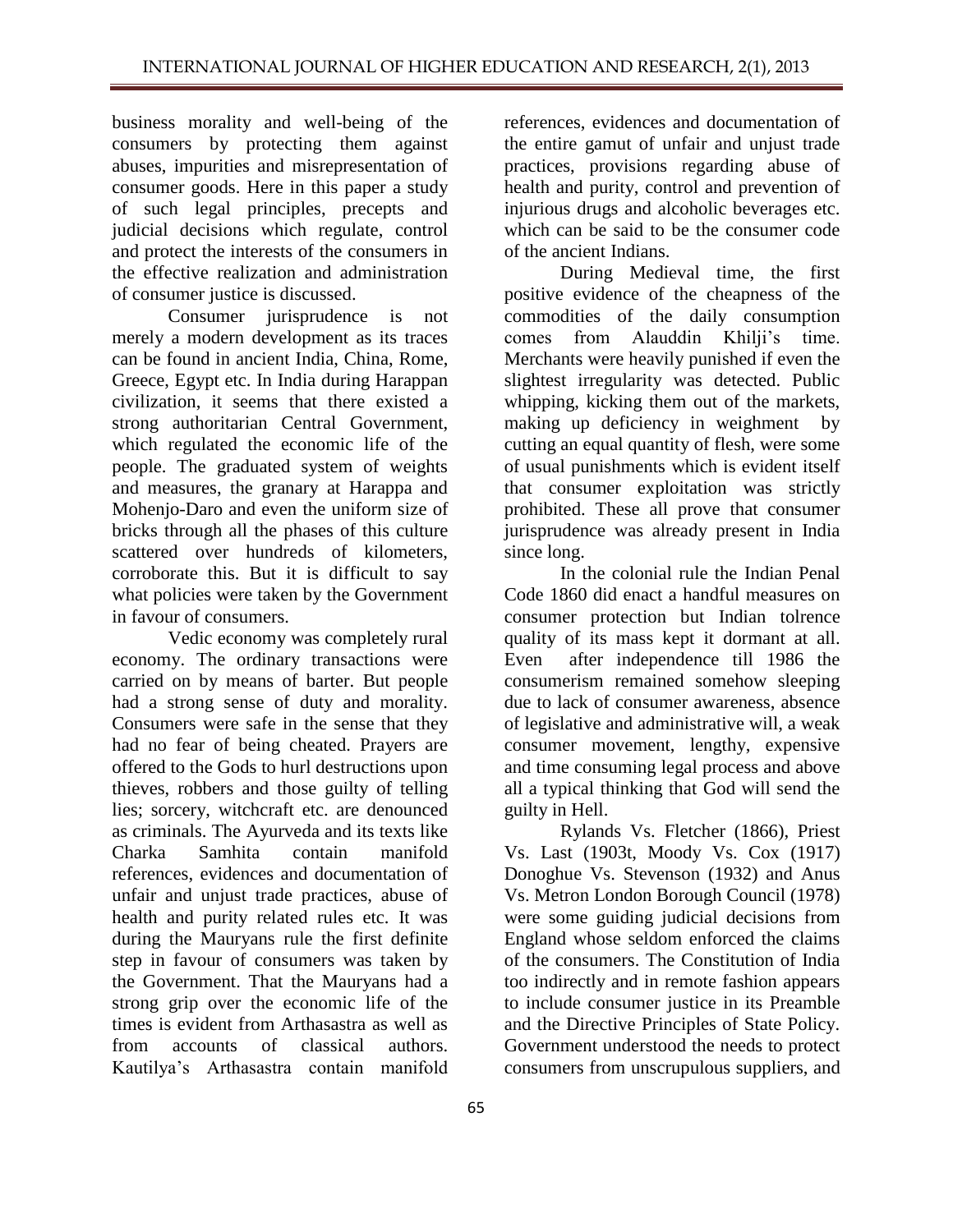several laws have been made for this purpose. Till date apart from the Indian Penal Code 1860 we have the following existing laws which are as follows - Indian Contract Act, 1872 ; Sale of Goods Act, 1930; Dangerous Drugs Act, 1930; Agricultural Produce (Grading and Marketing) Act, 1837; Drugs and Cosmetics Act, 1940; Drugs Control Act, 1950; Industries (Development and Regulation) Act, 1951; Indian Standards Institution (certification marks) Act, 1952; Drug and Magic Remedies (Objectionable Advertisement) Acts, 1954; Prevention of Food Adulteration Act, 1954; Essential commodities Act,1955; Trade and Merchandise Marks Act, 1958; Hire and Purchase Act, 1972; Criminal Procedure Code, 1973; Cigarettes (Regulation of Production, Supply and Distribution) Act, 1975; Prevention of Black marketing and Maintenance of Supplies of Essential Commodities Act, 1980; Essential commodities (Special Provisions) Act, 1981; Multi-State Cooperative Societies Act, 1984; Standard of Weights and Measures (Enforcement) Act, 1985; Narcotic Drugs and Psychotropic Substances Act, 1985, and The Consumer Protection Act 1986. These all too some extent protect consumer interests. However, most of these laws require consumer to initiate action by way of a civil suit involving lengthy legal process which is very expensive and time consuming.

### **Discussion**

The objective of the present research is to judge the nature of changing nature of jurisprudence regarding consumer's problem in India. When we talk about consumer laws, the above all mentioned laws blinks in our mind and at the same time a picture of civil court comes in our mind with the words

"*tarikh pe tarikh".* Now the question is whether these laws are having of civil nature under the section 9 of the CPC or not. The following cases are notable. Mr. Y. Kumar purchased an electric kettle having one year warrantee but within a week it stopped working. Mr. Kumar went to the shopkeeper to complain about this but he refused its repairing. Further Mr. Kumar asked shopkeeper to give phone number of company with email to lodge complaints about the product, shopkeeper did not help at all. When Mr. Kumar informed him that repair should be done as per the warranty conditions prescribed otherwise he will move to the consumer court. Then after a long discussion shopkeeper agreed for repairing and asked to come after a week. When Mr. Kumar approached, shopkeeper had started terrible quarrelling with Mr. Kumar and asked for money incurred on repairing. When Mr. Kumar asked for bill shopkeeper again refused to hand over the bill and also denied to hand over the warranty card so that consumer could not proceed the matter to the consumer court or the company and finally matter was reported to police by Mr. Kumar.

The same happens when a seller uses non-standard equipment of weight and measure, police interferes in the matter under IPC and Cr.P.C. though it was consumer's exploitation and was under C.P. Act, 1986. Mr. Sanjeev Saraswat took house loan from SBI. He repaid the loan and demanded the documents of the house which was mortgaged for loan. When it was not returned after a long request, he filed complaint under section 406 IPC and succeeded.

The same cases we find with the private colleges where in the name of verification, original documents of students are taken and not returned back till completion of the course or deposition of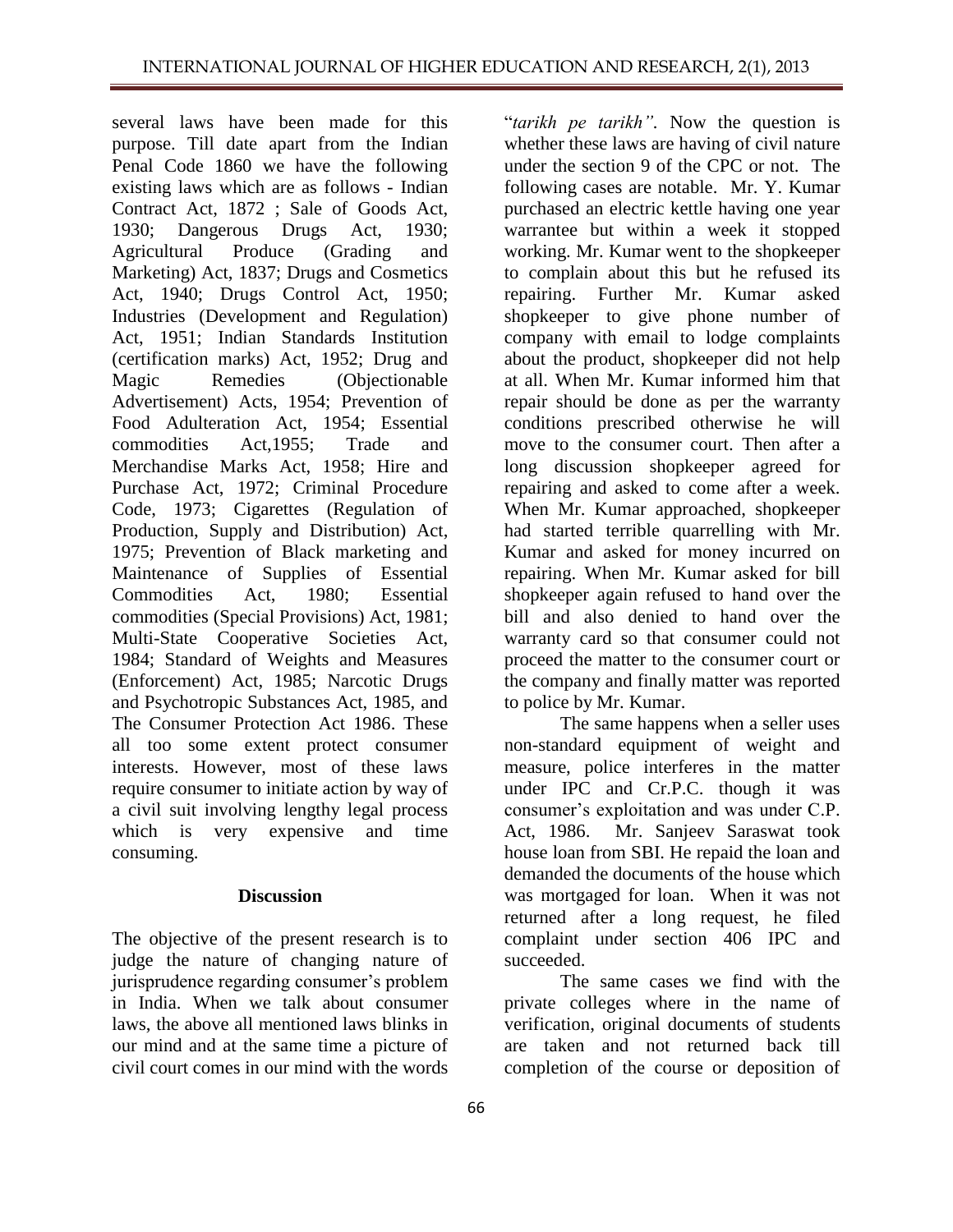full fees even if due to dissatisfactory services student wants to quit the institution. Again it is a case of breach of trust (under 406 IPC) as well as illegal detention of one's property and punishable under IPC.

Under Prevention of Food Adulteration Act, 1954 a seller who sells adultered goods, is under criminal liability having constructive mens rea though adultered goods selling is the violation of consumers right of "Right to Safety", and it must be of civil nature. In the present world all business activities are done through companies. In other words goods and services are now provided by the companies and for faulty goods and services companies are now under criminal liability also. Even professionals like advocates, chartered accountants etc were held liable under criminal law for their frauds and misconduct while providing services. Using service of railways without ticket is also a matter connected to the consumer where again violation of rules is under criminal law. Bank providing loan not returning deeds though of civil nature but comes under 406 breach of trust.

**Criminal Nature under the Consumer Protection Act, 1986-** Section 27 says about the penalty, that **[(1)]** Where a trader or a person against whom a complaint is made 2[or the complainant] fails or omits to comply with any order made by the District Forum, the State Commission or the National Commission, as the case may be, such trader or person  $2$ [or complainant] shall be punishable with imprisonment for a term which shall not be less than one month but it may be extended up to three years, or with fine which shall not be less than two thousand rupees but which may extend to ten thousand rupees, or with both. **[(2)]** Notwithstanding anything contained in the [Code of Criminal Procedure, 1973](http://www.vakilno1.com/bareacts/CrPc/Criminal-Procedure-Code-1973.htm) (2 of 1974), the District Forum or the State Commission or the National Commission, as

the case may be, shall have the power of a Judicial Magistrate of the first class for the trial of offences under this Act, and on such conferment of powers, the District Forum or the State Commission or the National Commission, as the case may be, on whom the powers are so conferred, shall be deemed to be a Judicial Magistrate of the first class for the purpose of the [Code of Criminal](http://www.vakilno1.com/bareacts/CrPc/Criminal-Procedure-Code-1973.htm)  [Procedure, 1973.](http://www.vakilno1.com/bareacts/CrPc/Criminal-Procedure-Code-1973.htm)

**[(3)]** All offences under this Act may be tried summarily by the District Forum or the State Commission or the National Commission, as the case may be. Under this section presence of the guilty can be ensured by the issuance of bailable or even non bailable warrants.

Even the judiciary has also pronounced in many of its decisions that consumer matters are not purely of civil nature and in many cases it has punished the guilty of consumer exploitation specially in the case of medical service provider. Thus, in several cases Hon'ble Courts judgements are not always clearly treating its civil format in nature and interest of consumer matters which leads some kind of confusion. Thus it is pertinent to note that following decided referred cases may have some different direction in future if nature finds it.

**1. Kohinoor carpets, Panipat** *Vs.* **Rajendra Arora, II (1993) CPJ 429 (435) (Har)**

> Section 27 confers a quasi criminal sanction for their enforcement by way of punishment with imprisonment or imposition of monetry penalties.

# **2. Faqir Chand Gulati** *Vs.* **Uppal Agencies Pvt. Ltd. & Anr (2008) 10 SCC 345**

To determine whether or not the Landlord in spite of Collaboration Agreement is a consumer under the Provisions of the Consumer Protection Act is important, for the reason that the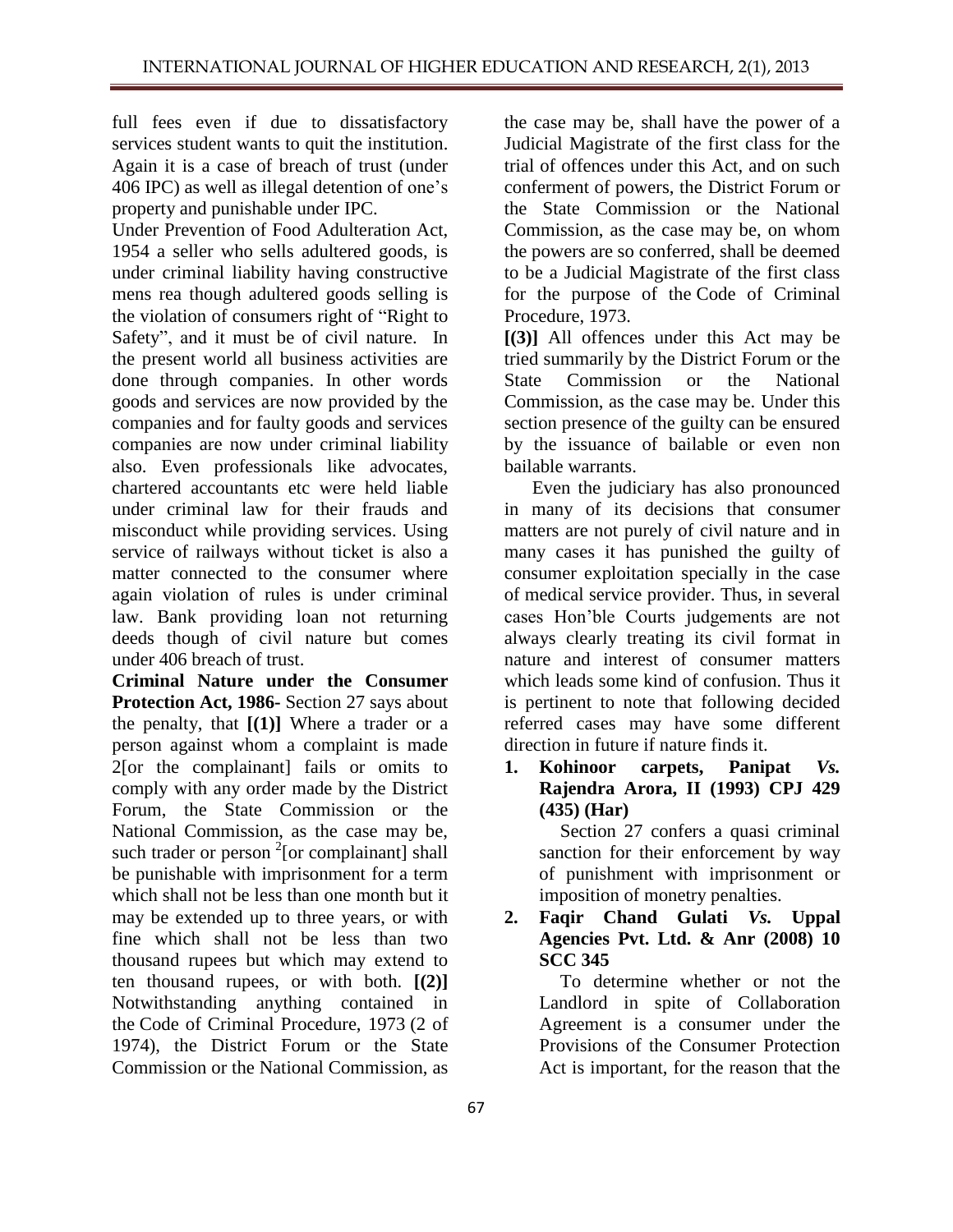remedy available under the consumer protection act is faster in comparison to the civil court, but the strict rules of Civil Procedure Code is not applicable in consumer courts and the expenses in pursuing the consumer litigation is minimal as compared to pursuing a litigation in the civil courts. Therefore, it will be a great sign of relief to the landlords who are entering into a collaboration agreement with the builder, if it is determined that the Landlord even though he has entered into a collaboration agreement with the builder is still a consumer for all purpose and intents.

**3. Jacob Mathew** *Vs.* **State of Punjab (2005)6 SCC 1**

In this case the Hon'ble Supreme Court explained about the liability of a medical professional for negligence. The main question was whether his negligence is under Torts or under IPC 304- A. Supreme Court held that a medical professional can be under criminal liability under Section 304-A IPC, if it is necessarily proved that the death was the direct result of a rash and negligent act of the accused, and that act must be the proximate and efficient cause without the intervention of another's negligence.

To prosecute a medical professional for negligence under criminal law it must be shown that the accused did something or failed to do something which is in the given facts and circumstances no medical professional in his ordinary senses and prudence would have done or failed to do. The hazard taken by the accused doctor should be of such a nature that the injury which resulted was most likely imminent. The following guidelines will be in force which should govern

the prosecution of doctors for offences of which criminal rashness or criminal negligence is an ingredient. A private complaint may not be entertained unless the complainant has produced prima facie evidence before the Court in the form of a credible opinion given by another competent doctor to support the charge of rashness or negligence on the part of the accused doctor. The investigating officer should, before proceeding against the doctor accused of rash or negligent act or omission, obtain an independent and competent medical opinion preferably from a doctor in government service qualified in that branch of medical practice that can normally be expected to give an impartial and unbiased opinion applying Bolam's test to the facts collected in the investigation. A doctor accused of rashness or negligence, may not be arrested in a routine manner, unless his arrest is necessary for further investigation or for collecting evidence or unless the investigating officer feels satisfied that the doctor proceeded against would not make himself available to face the prosecution unless arrested." In this case Supreme Court did not deny prosecution for medical professionals which is itself evidence that consumer matters are not purely civil.

**4. Malay Kumar Ganguly versus Sukumar Mukherjee & Others (2009) 9 SCC 221**

The Hon'ble Supreme Court held that the proceedings before the National Commission are although judicial proceedings, but at the same time it is not a civil court within the meaning of the provisions of the Code of Civil Procedure. It may have all the trappings of the Civil Court but yet it cannot be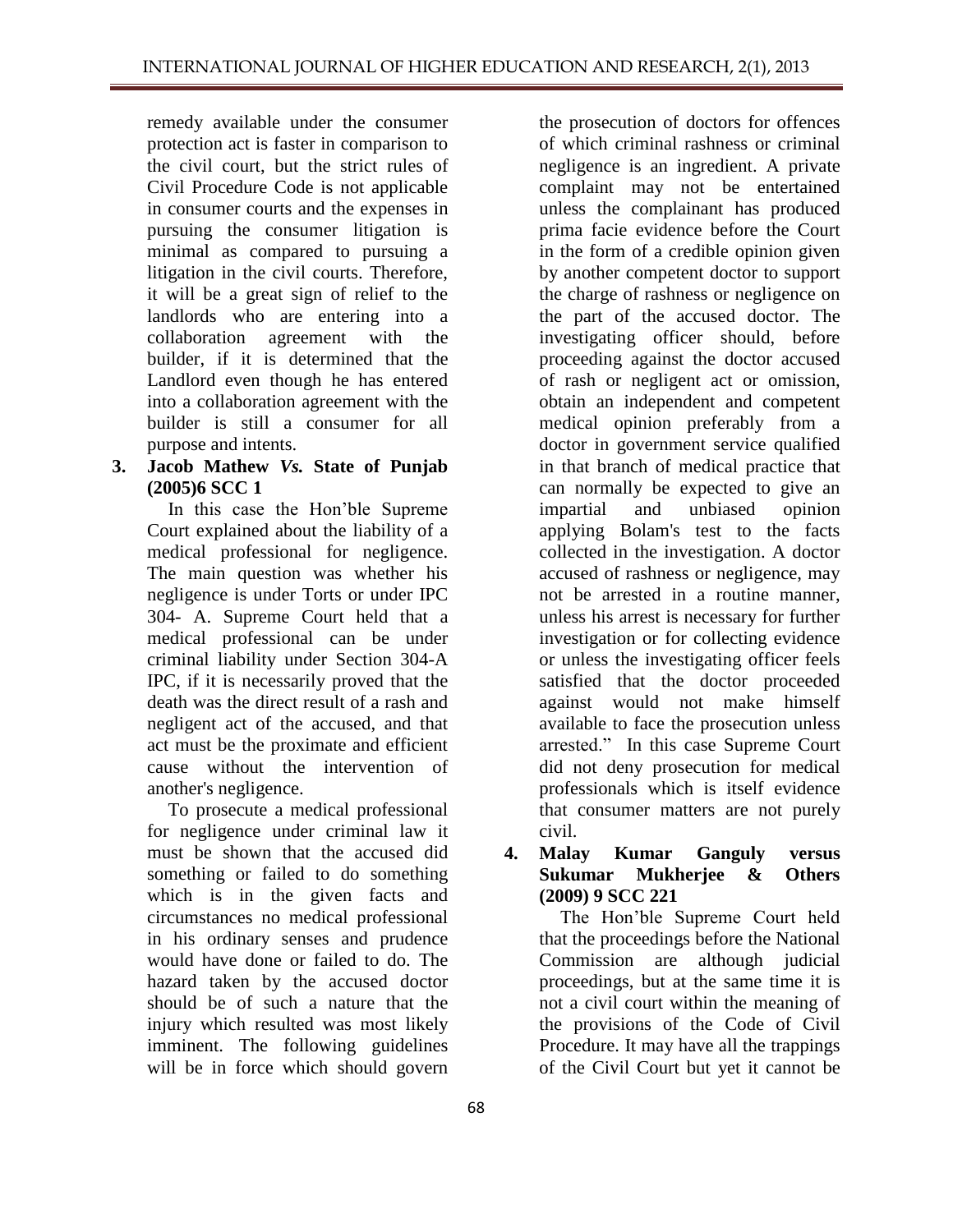called a civil court. Proceeding should be initiated both under the criminal law as also the tort law only against those who are specifically found to be guilty of criminal misconduct or medical negligence or deficiency in service and not against all.

If hospitals knowingly fail to provide some fundamentals amenities which are meant for the patients; would certainly amount to medical malpractice e.g. a hospital not having basic facilities like oxygen cylinders would not be excusable. Negligence is strictly nonfeasance and not malfeasance. It is the omission to do what the law requires, or the failure to do anything in a manner prescribed by law. It is the act which can be treated as negligence without any proof as to the surrounding circumstances, because it is in violation of statute or ordinance or is contrary to the dictates of ordinary prudence. It is, however, well settled that so far as the negligence alleged to have been caused by medical practitioner is concerned, to constitute negligence, simple lack of care or an error of judgment is not sufficient. Negligence must be of a gross or a very high degree to amount to Criminal Negligence. Medical science is a complex science. Before an inference of medical negligence is drawn, the court must hold not only existence of negligence but also omission or commission on his part upon going into the depth of the working of the professional as also the nature of the job. The cause of death should be direct or proximate. A distinction must be borne in mind between civil action and the criminal action.

The jurisprudential concept of negligence differs in civil and criminal law. What may be negligence in civil law may not necessarily be negligence in criminal law**.** For negligence to amount to an offence the element of mens rea must be shown to exist. For an act to amount to criminal negligence, the degree of negligence should be much higher degree. To prosecute a medical professional for negligence under criminal law it must be shown that the accused did something or failed to do something which in the given facts and circumstances no medical professional in his ordinary senses and prudence would have done or failed to do.

## **Conclusion**

Thus, it may be concluded that consumer cases are moving from its traditional civil nature to a different nature and the extracts reflect that it is shifting towards criminal nature. Therefore, it may be suggested that consumer exploitation must be treated as an offence because if exploitation is done by TATA than damages ordered to be paid by it wheather it is in lakhs or crores it will not be of much pain for TATA and like companies but if the CEO or any other is prosecuted for consumer exploitation, definitely it will compel the companies to be more careful while providing services and goods in fear of prosecution. Therefore, consumers' exploitation must be converted into the term 'Consumer Crimes' and criminal law principles should be applied in determining the disputes.

## **List of key words**

**CP Act -** Consumer Protection Act- 1986, **CPC -** Civil Procedure Code 1908, **CrPC** - Criminal Procedure Code- 1973, **IPC -** Indian Penal Code 1860 **Reference**